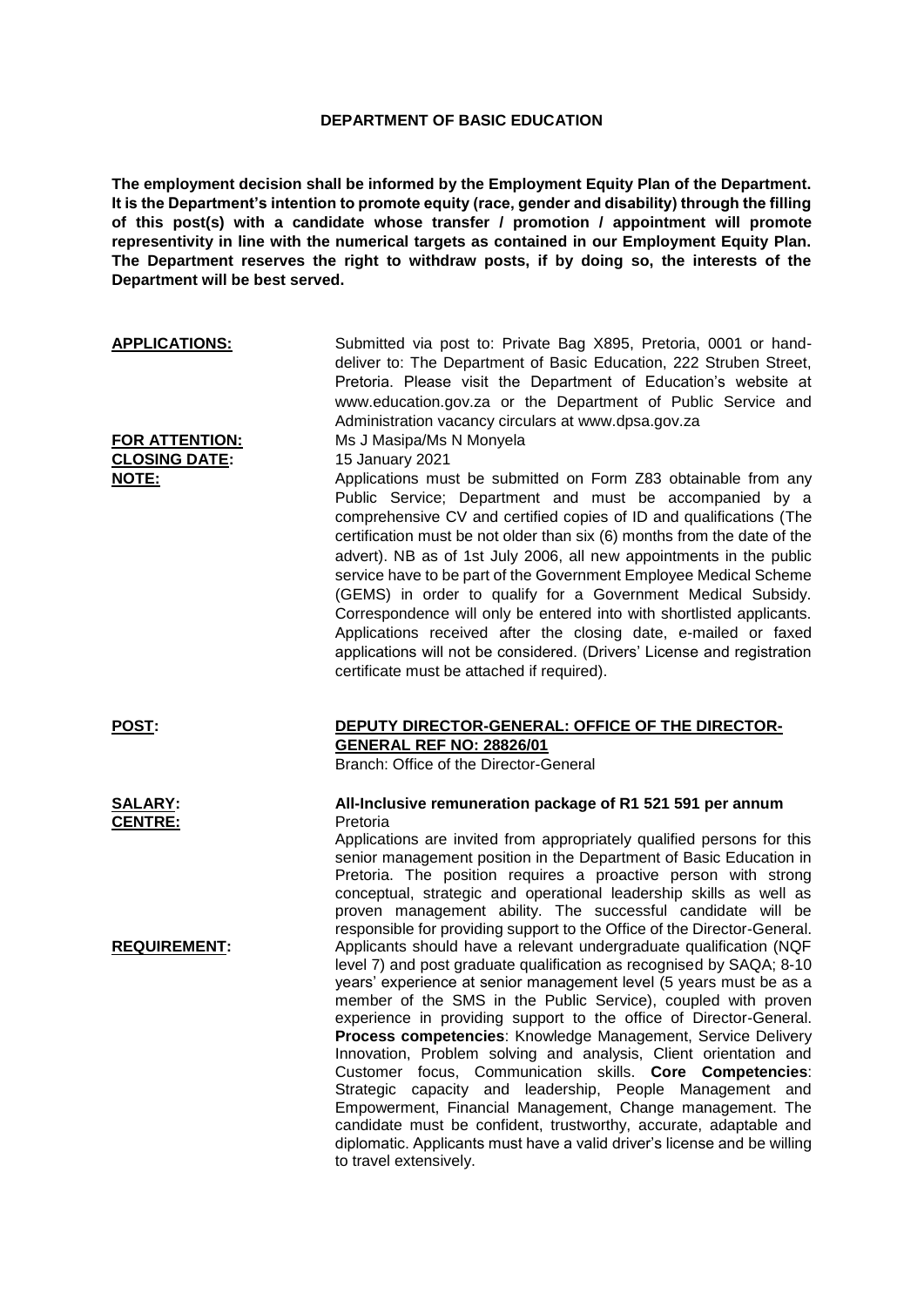| <b>DUTIES:</b>       | The successful candidate will be responsible for co-ordinating<br>Business and Parliamentary process. Overseeing and reporting on the<br>implementation of department policies programmes and initiatives.<br>Assisting in the servicing of Director-General clusters, Parliament and<br>Cabinet. Co-ordinating the functions of the offices of the Minister,<br>Deputy Minister and the Director-General. Managing communication<br>services of the Department. Managing Support services to be<br>rendered to provincial education departments. Managing International<br>Relations in the Department, UNESCO throughout the Republic of<br>South Africa and Co-ordinating intergovernmental and stakeholder<br>relations and strategic partnerships. The ideal candidate would have<br>vision, a mature sense of leadership and proven management abilities.<br>In addition, the successful candidate should be an effective<br>communicator with the ability to define, develop and manage strategic<br>areas of responsibility.                                                                                                                                                   |
|----------------------|----------------------------------------------------------------------------------------------------------------------------------------------------------------------------------------------------------------------------------------------------------------------------------------------------------------------------------------------------------------------------------------------------------------------------------------------------------------------------------------------------------------------------------------------------------------------------------------------------------------------------------------------------------------------------------------------------------------------------------------------------------------------------------------------------------------------------------------------------------------------------------------------------------------------------------------------------------------------------------------------------------------------------------------------------------------------------------------------------------------------------------------------------------------------------------------|
| <b>POST:</b>         | DEPUTY DIRECTOR-GENERAL: CURRICULUM POLICY,<br>SUPPORT AND MONITORING REF NO: 28810/01                                                                                                                                                                                                                                                                                                                                                                                                                                                                                                                                                                                                                                                                                                                                                                                                                                                                                                                                                                                                                                                                                                 |
| <b>BRANCH:</b>       | CURRICULUM POLICY, SUPPORT AND MONITORING                                                                                                                                                                                                                                                                                                                                                                                                                                                                                                                                                                                                                                                                                                                                                                                                                                                                                                                                                                                                                                                                                                                                              |
| <b>SALARY:</b>       | All-Inclusive remuneration package of R1 521 591 per annum                                                                                                                                                                                                                                                                                                                                                                                                                                                                                                                                                                                                                                                                                                                                                                                                                                                                                                                                                                                                                                                                                                                             |
| <b>CENTRE:</b>       | <b>Pretoria</b>                                                                                                                                                                                                                                                                                                                                                                                                                                                                                                                                                                                                                                                                                                                                                                                                                                                                                                                                                                                                                                                                                                                                                                        |
|                      | Applications are invited from appropriately qualified persons for this<br>senior management position in the Department of Basic Education in<br>Pretoria. The position requires a proactive person with strong<br>conceptual, strategic and operational leadership skills as well as<br>proven management ability. The ideal candidates should have the<br>ability to develop curriculum and assessment, policy and support,<br>monitor and evaluate curriculum implementation supported by<br>Umalusi.                                                                                                                                                                                                                                                                                                                                                                                                                                                                                                                                                                                                                                                                                |
| <b>REQUIREMENTS:</b> | An appropriate recognised undergraduate qualification (NQF level 7)<br>and post graduate qualification as recognized by SAQA in the Social,<br>Education or Management Sciences field; At least 8-10 years'<br>experience at senior managerial level (5 years must be as a member<br>of the SMS in the Public Service). The ideal candidate should be an<br>effective communicator with the ability to develop curriculum and<br>assessment policy for skills and competencies for a changing world,<br>monitor and evaluate curriculum implementation supported by<br>Umalusi. Extensive professional and practical experience in the field<br>of education/curriculum is essential. Process competencies:<br>Knowledge Management, Service Delivery Innovation, Problem<br>solving and analysis, Client orientation and Customer focus,<br>Communication skills. Core Competencies: Strategic capacity and<br>leadership, People Management and Empowerment, Financial<br>Management, Change management. The candidate must be<br>confident, trustworthy, accurate, adaptable and diplomatic. Applicants<br>must have a valid driver's license and be willing to travel extensively. |
| DUTIFS:              | The successful candidate will be responsible for policy support and                                                                                                                                                                                                                                                                                                                                                                                                                                                                                                                                                                                                                                                                                                                                                                                                                                                                                                                                                                                                                                                                                                                    |

**DUTIES:** The successful candidate will be responsible for policy support and monitoring of curriculum (GET and FET) from Grades R to 12 including Special Needs Education; Policy support for Learners with special education needs, Curriculum Innovation, National Strategy for Learner Attainment (NSLA), rural Education and E-Learning; Increase learner